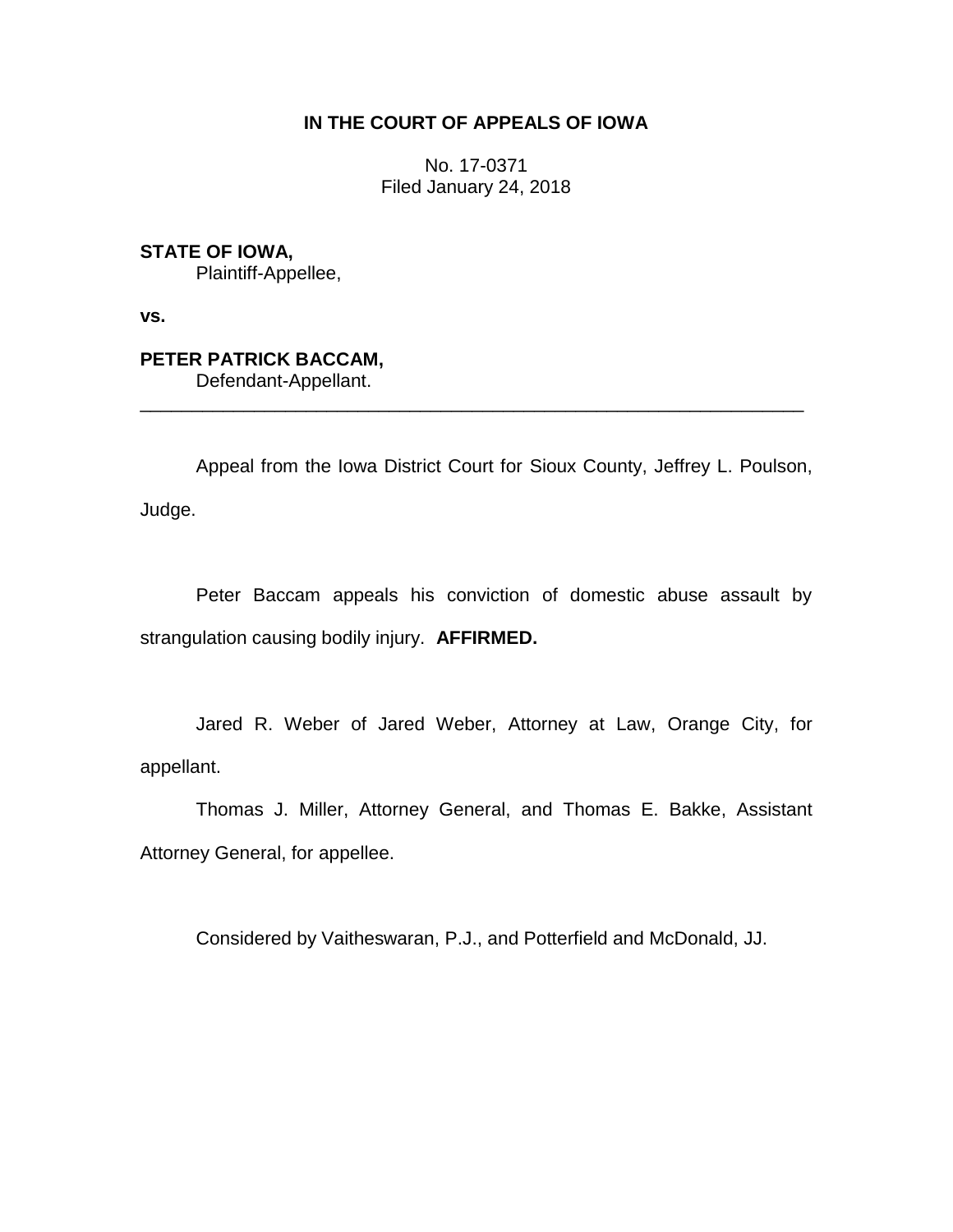#### **POTTERFIELD, Judge.**

Peter Baccam appeals his conviction of domestic abuse assault causing bodily injury, second offense, in violation of Iowa Code section 708.2A(3)(b) (2016). On appeal, Baccam argues the district court should have granted his motion for a new trial because the court improperly admitted evidence of prior bad acts at his jury trial. Baccam argues the district court also erred by allowing hearsay evidence to be admitted. As to both of these arguments, Baccam relies on a record made before the first witness testified. The objections Baccam noted in this record were not renewed or ruled upon during the presentation of evidence. Baccam also argues there is insufficient evidence to support his conviction.

#### **I. Background Facts and Proceedings.**

Peter Baccam and the complaining witness lived together, were in a relationship, and had three children together. The complaining witness was several months pregnant at the time of the altercation on October 10, 2016. There are different accounts of what happened that day. The following day the complaining witness sought medical attention and told medical personnel about the altercation. Medical personnel notified law enforcement. Law enforcement officers interviewed the complaining witness about the altercation.

Baccam was charged with domestic abuse assault on October 20, 2016. Baccam pled not guilty. In January 2017 a jury convicted Baccam of domestic abuse assault. The State filed a notice to court in January 2017 acknowledging a State exhibit contained information referring to prior physical abuse, in conflict with the court's earlier ruling on a motion in limine. Baccam filed a motion for a new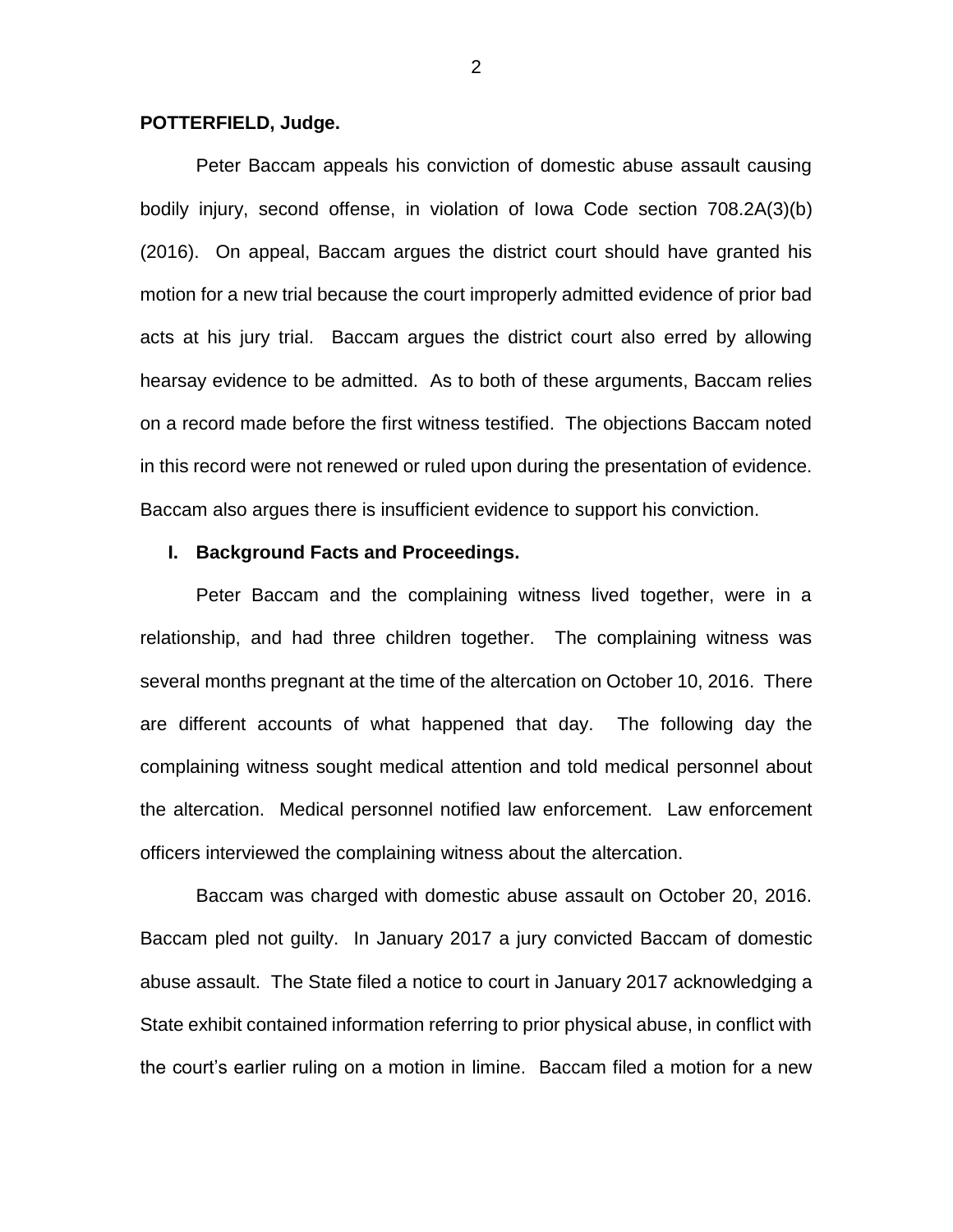trial in February 2017, and the court overruled the motion after a hearing in March 2017.<sup>1</sup>

#### **II. Prior Bad Acts.**

 $\overline{a}$ 

Baccam argues a medical report was improperly admitted because it contained references to prior bad acts. The State argues this issue is not preserved for our review.

Prior to trial, Baccam filed a motion in limine, in part requesting the court to exclude evidence of any prior convictions, arrests, or allegations of wrongful acts of the defendant. Baccam cited Iowa Rule of Evidence 5.404(b)(1): "Prohibited use. Evidence of a crime, wrong, or other act is not admissible to prove a person's character in order to show that on a particular occasion the person acted in accordance with the character."

The district court granted Baccam's motion in limine in a pretrial

conference order, but explicitly cautioned Baccam, stating:

Rulings on motions in limine are not final evidentiary rulings. Where sustained, counsel and witnesses shall refrain from discussing the subject matter of the motion in the presence of the jury until after a favorable evidentiary ruling. Nothing contained in this ruling shall relieve counsel from the need to make the necessary offer of proof or objection during the course of the trial in order to allow the court to make a final evidentiary ruling in the context of the trial.

<sup>&</sup>lt;sup>1</sup> Baccam filed his notice of appeal after his motion for a new trial was denied, but before sentencing. A defendant is entitled to a right of appeal from final judgment. Iowa Code § 814.6. "In a criminal case, sentence constitutes final judgment." *State v. Anderson*, 246 N.W.2d 277, 279 (Iowa 1976). Because Baccam filed his notice of appeal before his sentence was filed, his appeal is premature. Rather than dismiss his appeal, we treat his notice of appeal as an application for interlocutory review, grant the application, and address the merits of his claim. *See* Iowa R. App. P. 6.108 ("If any case is initiated by a notice of appeal . . . and the appellate court determines another form of review was the proper one, the case shall not be dismissed, but shall proceed as though the proper form of review had been requested.").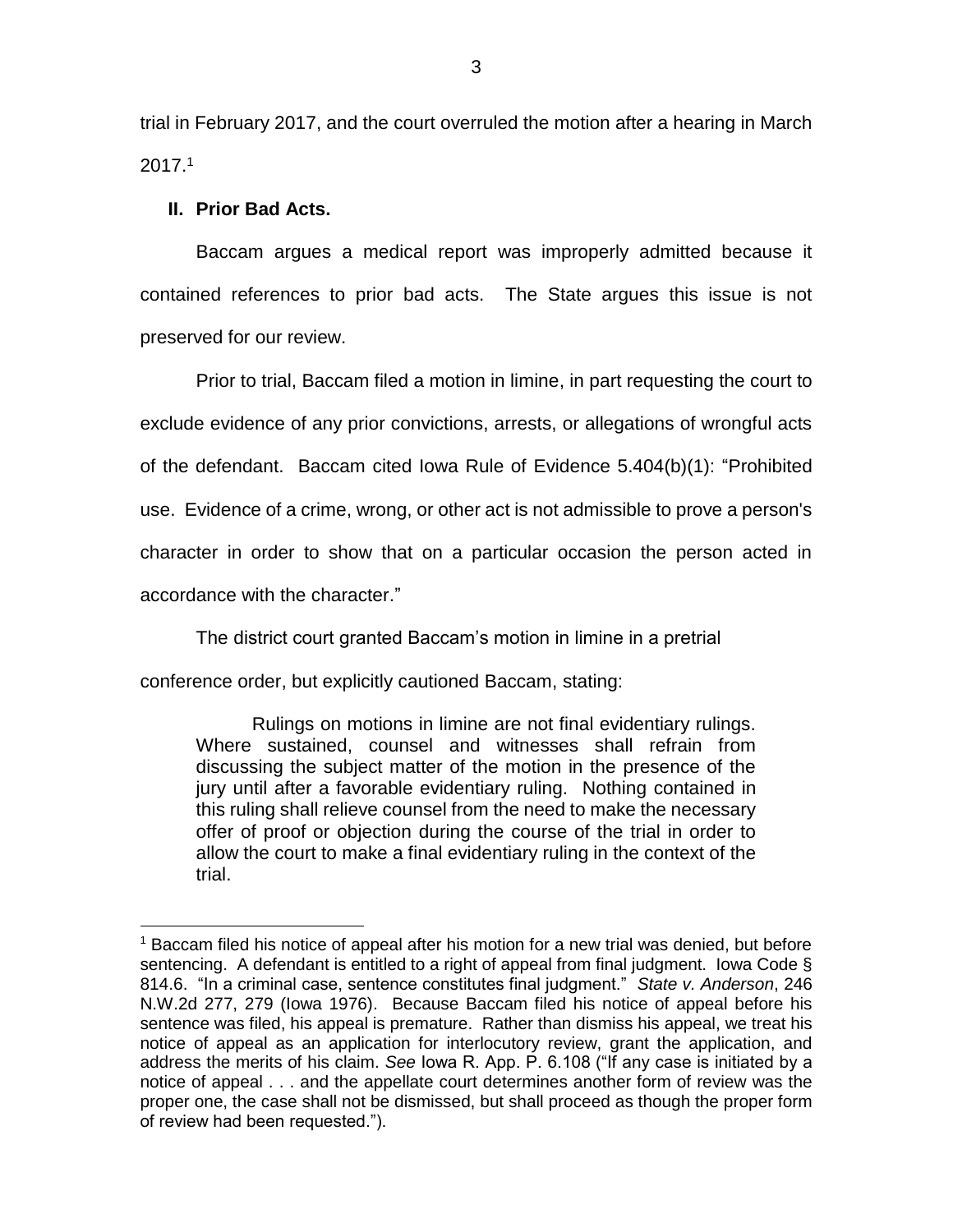Before the first witness testified, and before the medical report had been identified or offered as evidence, Baccam raised an objection to the medical report. The medical report documents the complaining witness's account of her injuries and how they happened. Baccam objected to the portion of the report stating that the complaining witness "[t]ells me that the baby's father has hurt her before over the past 4 1/2 years. She feels that 'drugs play a factor' when he is abusive."

Baccam objected to the medical report on the grounds that it contained no probative value and the evidence was cumulative. Baccam also asserted that the medical report "contains a lot of issues in the motion in limine."

The State offered to redact the portion of the medical report quoted above. Baccam's trial counsel responded, "Yeah, I think that should take care of the concerns I have." The district court judge then stated, "[The medical report] hasn't been offered, so I think the entire objection is somewhat premature . . . Once again, until the exhibit has been authenticated and offered, I will not be ruling, but now would be an appropriate time to do the redaction."

Later, the State moved to admit the medical report into evidence. Baccam's trial counsel objected, stating the exhibit had no probative value and was cumulative. The objection was overruled. Baccam's trial counsel did not object to the medical report as introducing evidence of prior bad acts, and the district court did not make a final ruling on this issue.

"It is a fundamental doctrine of appellate review that issues must ordinarily be both raised and decided by the district court before we will decide them on appeal." *Meier v. Senecaut*, 641 N.W.2d 532, 537 (Iowa 2002). "Motion for new

4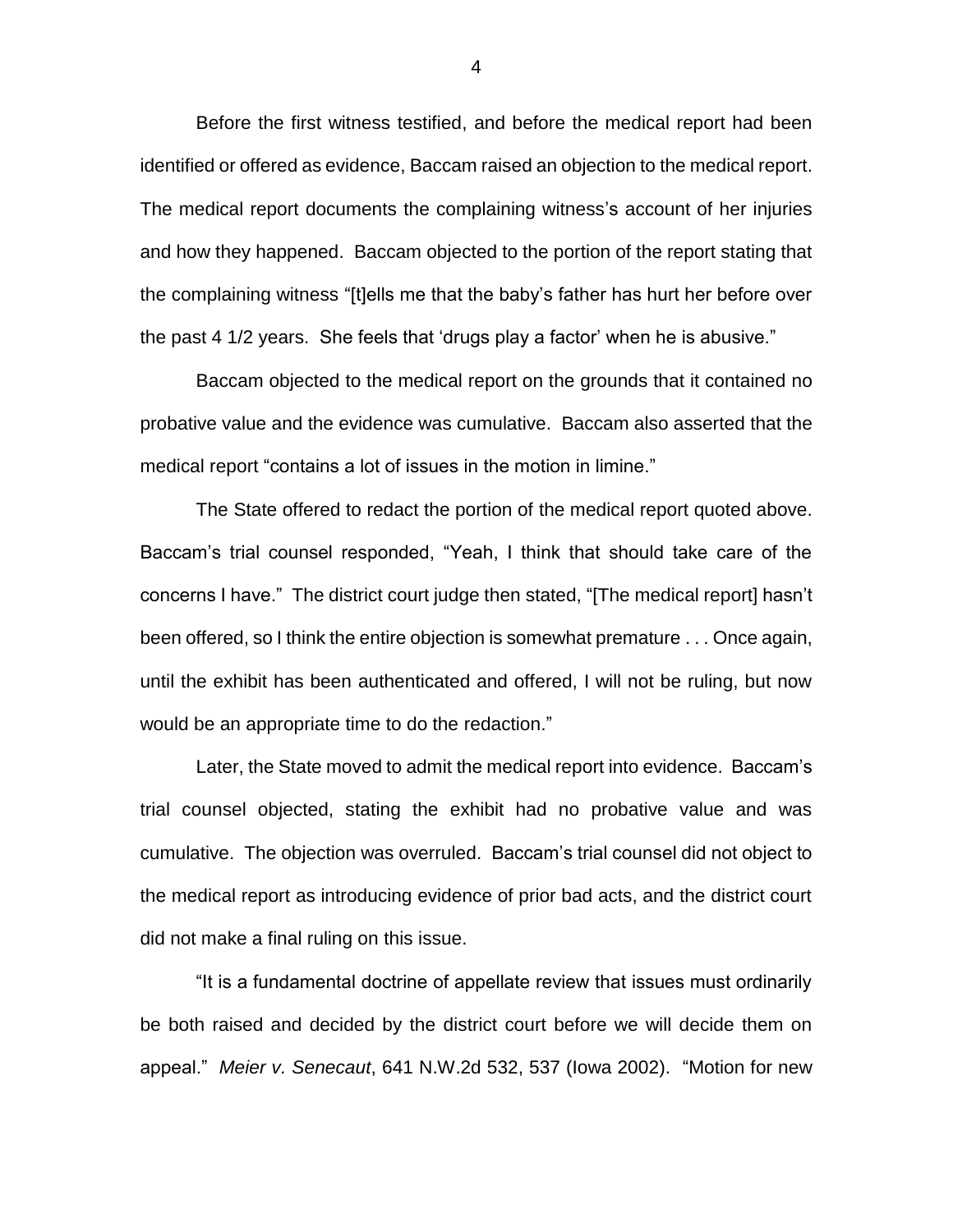trial ordinarily is not sufficient to preserve error where proper objections were not made at trial." *State v. Steltzer*, 288 N.W.2d 557, 559 (Iowa 1980).

While Baccam did file a motion in limine,

It is generally recognized that a motion in limine does not preserve error since error does not occur until the matter is presented at trial. An objection should be made at trial to preserve error. This rule, however, has an exception. A defendant is not required to object at trial if the prior ruling on the motion in limine "amounts to an unequivocal holding concerning the issue raised."

*State v. Delaney*, 526 N.W.2d 170, 177 (Iowa Ct. App. 1994) (citations omitted). The district court judge made it clear to counsel that his motion in limine ruling and any pretrial discussion before the exhibit was offered were not final rulings on the matter. *See also State v. Howard*, 509 N.W.2d 764, 768–69 (Iowa 1993) (holding that an objection before the introduction of evidence must be repeated when the evidence is introduced or objections to the error in admitting the evidence are waived). We find Baccam's argument that the medical report should not have been admitted is not preserved for our review.

## **III. Hearsay.**

Baccam argues the district court improperly allowed hearsay statements to be admitted as evidence. Baccam argues the testimony of a nurse and a nurse practitioner were not statements made for the purposes of medical diagnosis and treatment, and were therefore not allowed under any hearsay exceptions. The State argues Baccam did not preserve error on this issue.

The State's first witness was the nurse who treated the complaining witness the day following the incident between Baccam and the complaining witness. Before the nurse began her testimony, Baccam interrupted with his objections to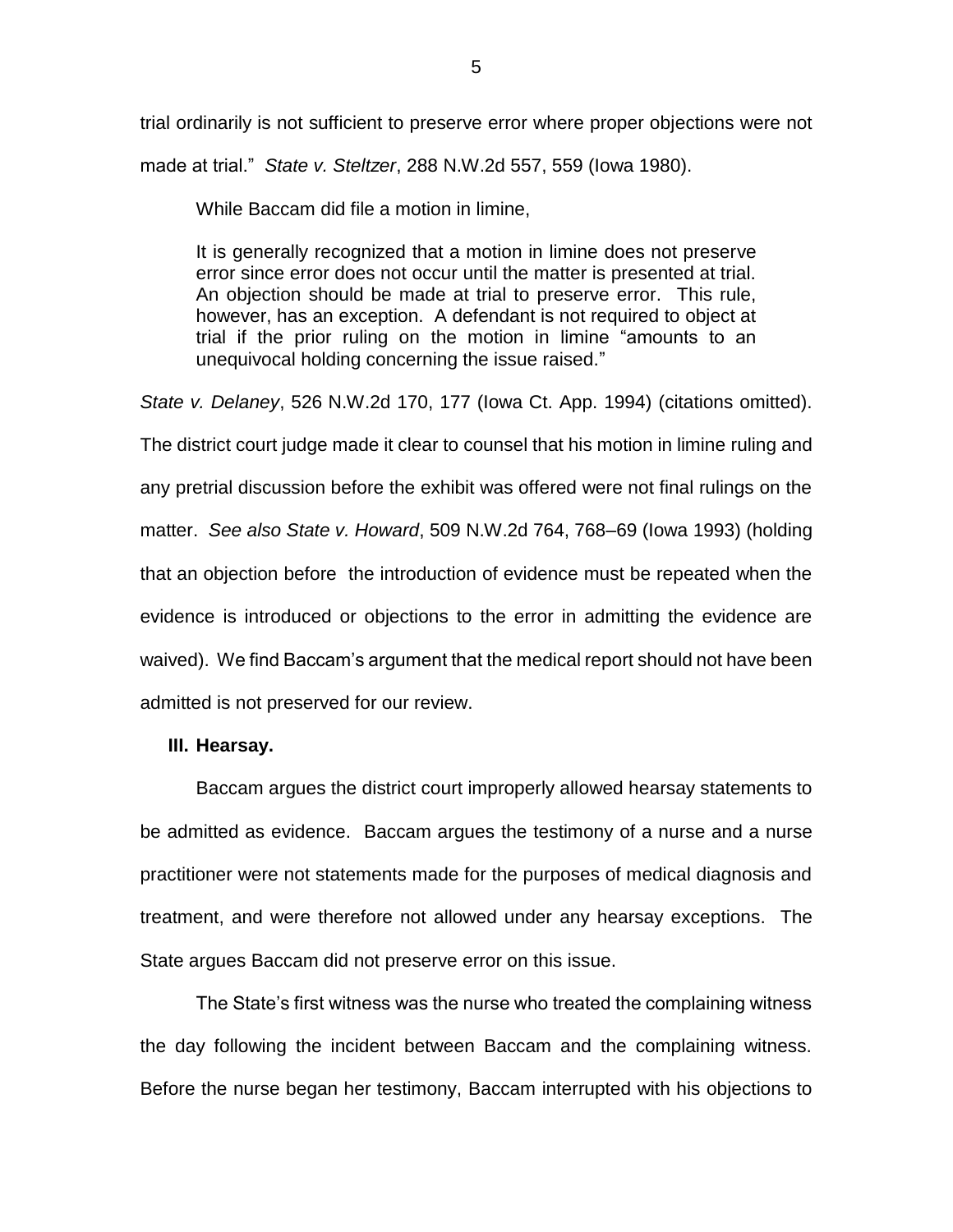the medical report discussed above and to the testimony of the nurse, stating, "Your Honor, there are some issues we need—some record to be made before this witness testifies." Baccam proceeded:

We were alerted yesterday that [the complaining witness] might not be cooperating with the State. If that is the case, whatever she told [the nurse] will be inadmissible because, one, it will be hearsay; two, it will violate the confrontation clause. If she's able to testify, that takes care of our concern.

The State replied that the complaining witness would be testifying "so the hearsay and confrontation don't apply." The State then addressed Baccam's concerns with the medical report, discussed above. Baccam's trial counsel replied, "Yeah, that should take care of the concerns that I have." Trial resumed and the nurse was questioned without any further objections and without cross-examination. The complaining witness's nurse practitioner also testified; Baccam did not voice any objections to her testimony. The trial court never ruled on whether any portion of the nurse or the nurse practitioner's testimony was admissible. Issues must be raised and decided by the district court before they can be decided on appeal. *Meier,* 641 N.W.2d at 537. Baccam's hearsay arguments have not been preserved for our review.

## **IV. Insufficient Evidence.**

 $\overline{a}$ 

Finally, Baccam argues there is insufficient evidence to uphold his conviction because there is no direct testimony of an assault or injury and because the complaining witness recanted her statements made to medical professionals and law enforcement, testifying to a different version of events.<sup>2</sup>

6

<sup>2</sup> Baccam does not argue the State has committed a *Turecek* violation. *See State v. Turecek,* 456 N.W.2d 219, 255 (Iowa 1990).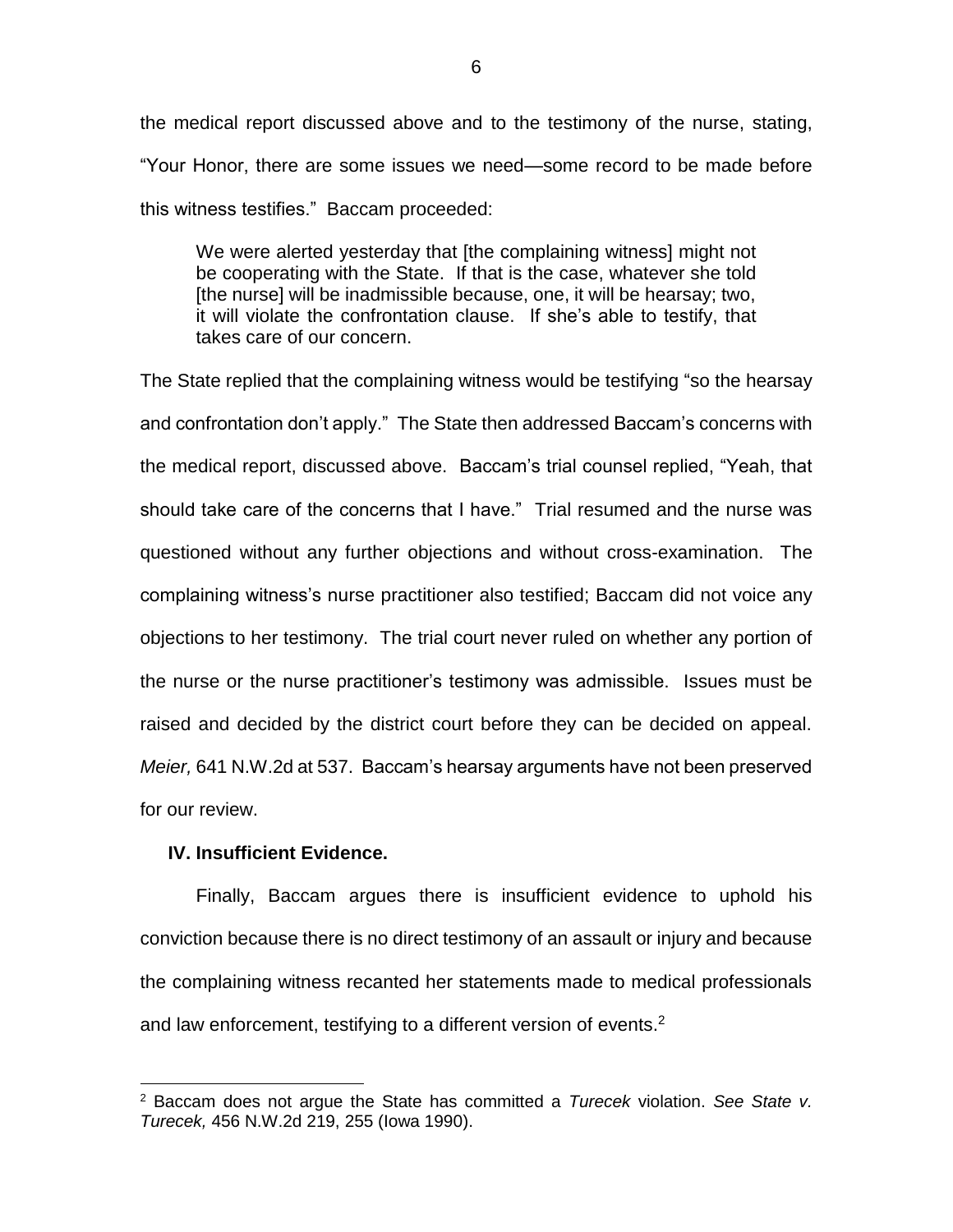"Challenges to the sufficiency of evidence are reviewed for errors at law." *State v. Keopasaeuth*, 645 N.W.2d 637, 639–40 (Iowa 2002). When reviewing challenges to sufficiency of the evidence, "courts consider all of the record evidence viewed in the light most favorable to the State, including all reasonable inferences that may be fairly drawn from the evidence. We will uphold a verdict if substantial record evidence supports it." *State v. Romer,* 832 N.W.2d 169, 174 (Iowa 2013) (internal citation omitted). "Evidence is substantial when 'a rational trier of fact could conceivably find the defendant guilty beyond a reasonable doubt.'" *State v. Howse*, 875 N.W.2d 684, 688 (Iowa 2016) (citation omitted). If the "evidence only raises 'suspicion, speculation, or conjecture', it is not substantial evidence." *Id.* (citation omitted).

Baccam argues there is no direct testimony from the complaining witness describing an assault. The jury was presented with evidence from a nurse and a nurse practitioner, both of whom testified that the complaining witness reported the father of her baby had pushed her to the ground, slammed her head on the floor, and tried to choke her twice. The medical report from that day reflects the complaining witness's statements to the same effect. The medical report and the nurse practitioner's testimony also reflect injuries consistent with the witness's statements, including a possible concussion. Baccam's objections on appeal to this evidence were not preserved at trial. Sioux Center Police Officer Mike Halma testified the complaining witness reported Baccam grabbed her by the neck and pushed her down. Officer Halma also reported observing the witness to be in pain the day after the alleged assault. Photographs of the complaining witness's neck including scratch marks—were submitted to the jury.

7